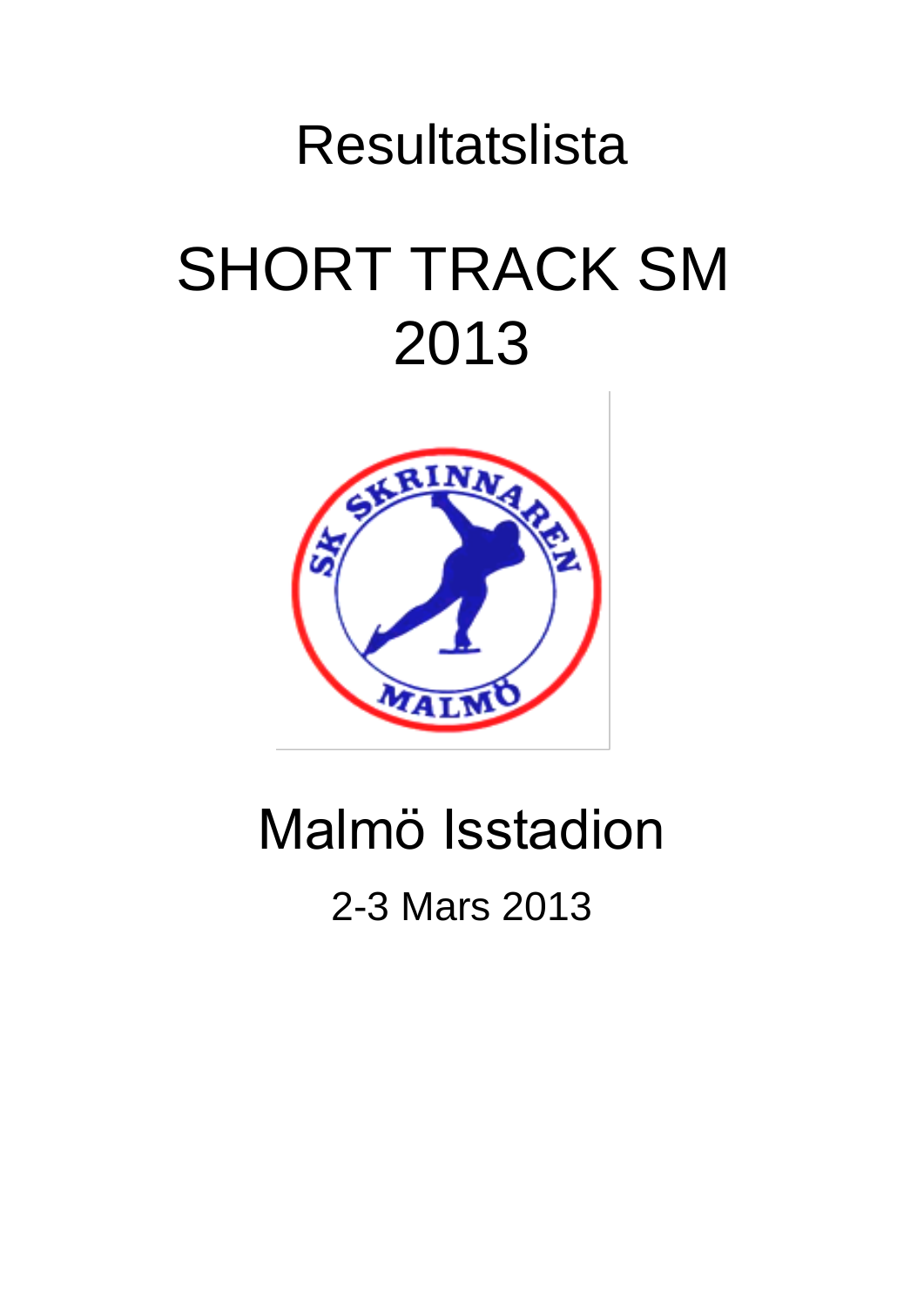### Funktionärer

| Referee<br>Ass referee<br>Ass referee     | Christian Örnberg<br>Linda Liljedahl<br>Hampus Jansson                                 |
|-------------------------------------------|----------------------------------------------------------------------------------------|
| <b>Competitor Steward</b>                 | Daniel Jansson                                                                         |
| Starter                                   | Bengt Johansson                                                                        |
| Heatbox                                   | Lovisa Hende<br>Ulrika Jansson<br>Leila Ezzi                                           |
| <b>Time Keeping</b><br><b>Manual Time</b> | Michael Hende<br>Annika Pihl<br><b>Martin Nilsson</b><br>Tom Östlund<br>Daniel Jansson |
| Finish Judge                              | <b>Michael Hende</b>                                                                   |
| Lap Counter                               | <b>Thomas Pihl</b>                                                                     |
| First Aid                                 | Anna Suh                                                                               |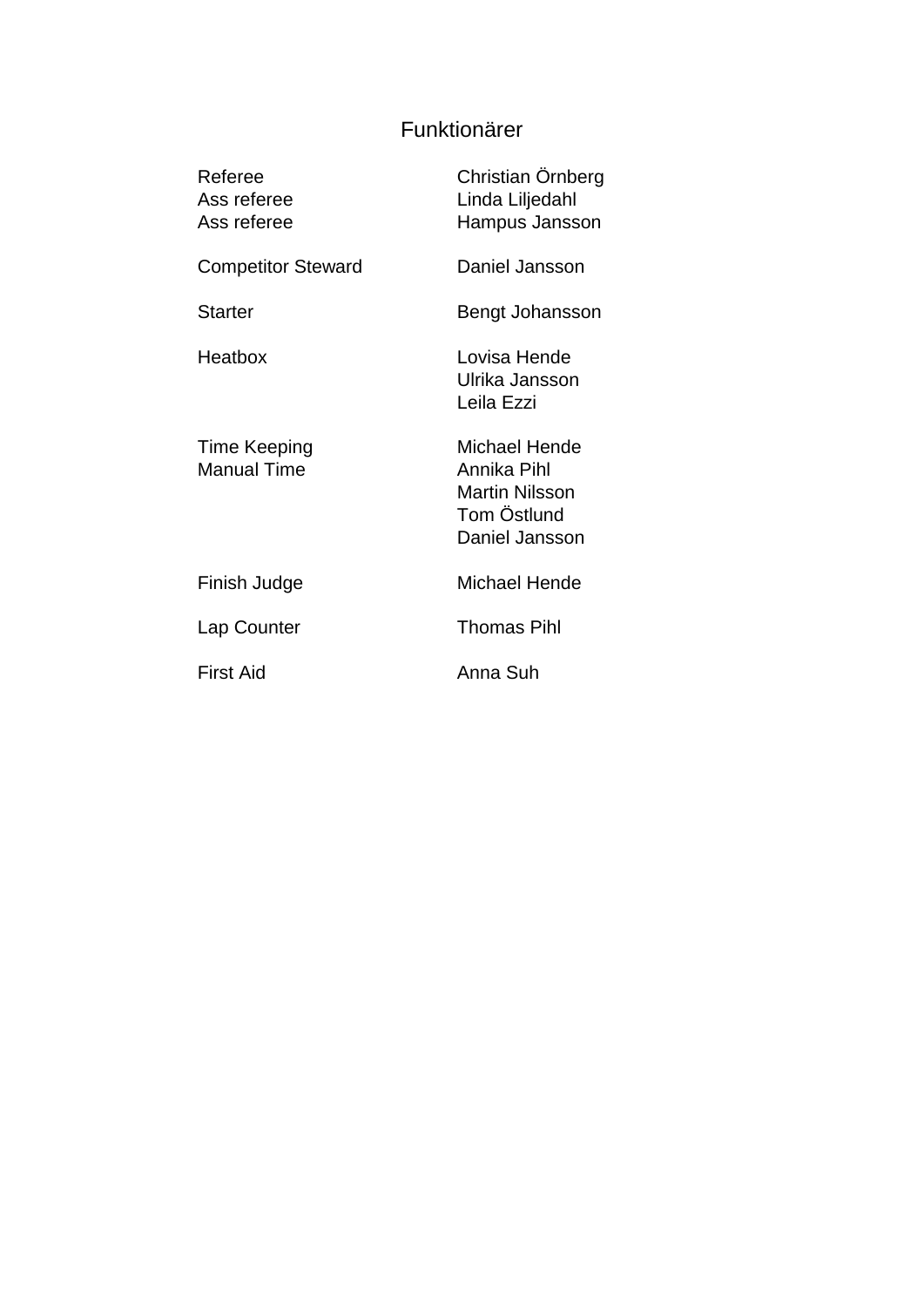## SHORT TRACK SM 2-3 MARS 2013 MALMÖ ISSTADION

**Deltagarlista** 

| Start nr: Namn |                         | Klubb Klass |              | Född   |
|----------------|-------------------------|-------------|--------------|--------|
|                |                         |             |              |        |
| 183            | Ranya Ezzi              | <b>SKS</b>  | D Sen        | 841228 |
|                |                         |             |              |        |
| 180            | <b>Mikael Messing</b>   | <b>SKS</b>  | H Sen        | 850221 |
| 181            | Alexander Dyk Strömberg | <b>SKS</b>  | H Sen        | 941226 |
|                |                         |             |              |        |
| 182            | Jacob Jansson           | <b>SKS</b>  | H Jun B      | 980312 |
| 184            | Fabrice Suh             | <b>SKS</b>  | H Jun B      | 970428 |
| 185            | Daniel Jacobsson        | <b>SKS</b>  | H Jun B      | 970428 |
|                |                         |             |              |        |
| 162            | Hampus Hende            | <b>SKS</b>  | H Jun D      | 990704 |
| 163            | Max Sjöstedt Eriksson   |             | THOR H Jun D | 000210 |
| 169            | Jakob Ekvall            | <b>SKS</b>  | H Jun D      | 000227 |
| 165            | Max Pihl                | <b>SKS</b>  | H Jun D      | 000504 |
|                |                         |             |              |        |
| 161            | Erika Lindgren          | <b>SÖIK</b> | D Jun D      | 000627 |
| 164            | Lovisa Nilsson          | <b>SKS</b>  | D Jun D      | 991123 |
| 168            | Julia Duljic Svensson   | <b>SKS</b>  | D Jun D      | 010427 |
|                |                         |             |              |        |
| 166            | Fanny Hende             | <b>SKS</b>  | D Jun E      | 030204 |
| 167            | Kajsa Staf              | <b>SKS</b>  | D Jun E      | 030121 |
|                |                         |             |              |        |
|                |                         |             |              |        |
|                |                         |             |              |        |
|                |                         |             |              |        |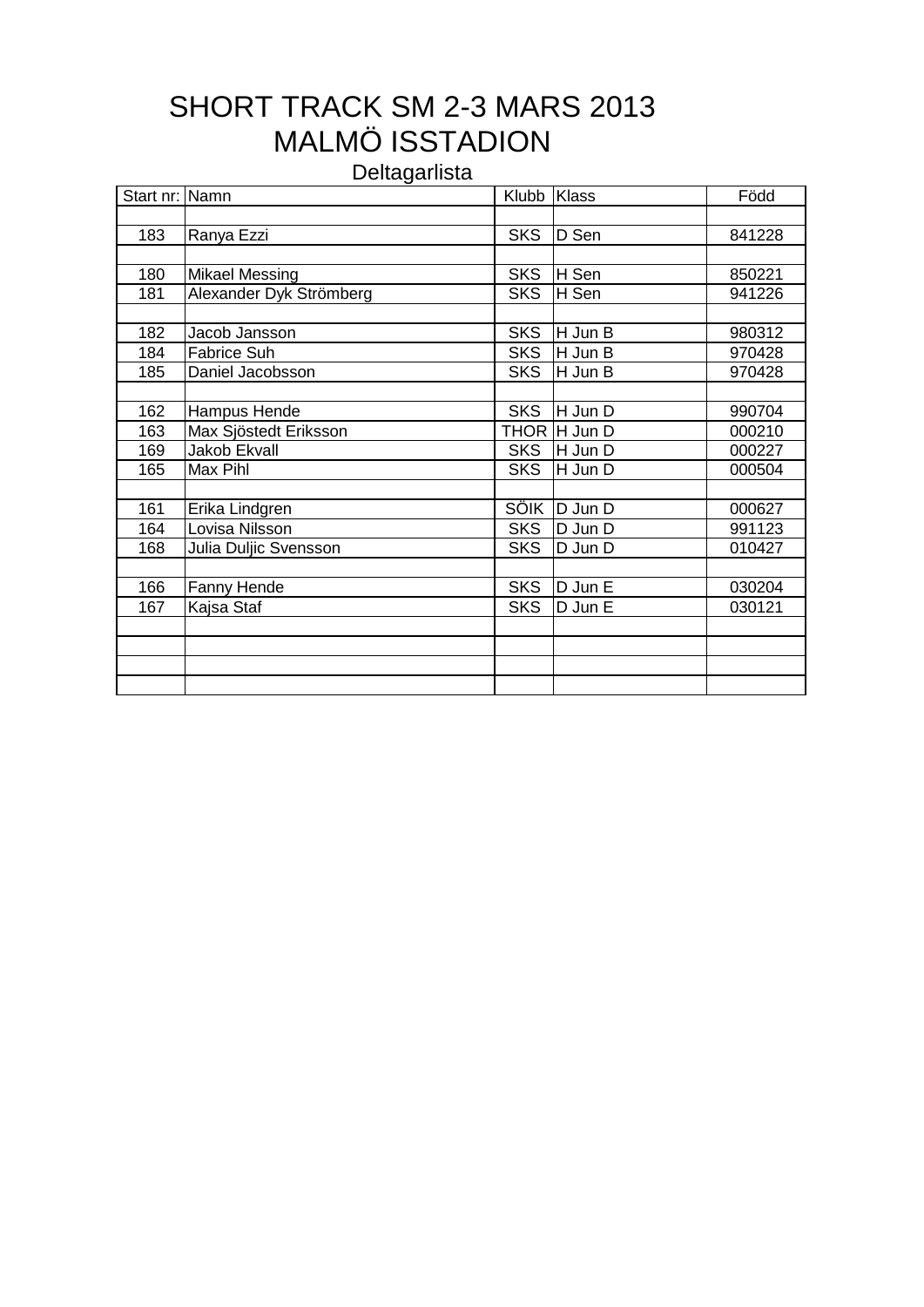| Preliminärt Tävlingsprogram |                |                                                    |                       |                                     |                                   |  |  |  |  |
|-----------------------------|----------------|----------------------------------------------------|-----------------------|-------------------------------------|-----------------------------------|--|--|--|--|
|                             | 2 Mars 2013    |                                                    |                       |                                     |                                   |  |  |  |  |
| Time                        |                | Race Class                                         | Distance Type         |                                     | <b>Marks</b>                      |  |  |  |  |
| 07:30                       |                | SAMLING FUNKTIONÄRER + ÅKARE KUDDAR PÅ INNAN 08:00 |                       |                                     |                                   |  |  |  |  |
| 08:00                       |                |                                                    |                       | Ice Resurfaces (Full)               |                                   |  |  |  |  |
| 08:15                       | Warming up     |                                                    | Group 1               | Junior D-F                          |                                   |  |  |  |  |
| 08:25                       | Warming up     |                                                    |                       | Group $\overline{2}$ Senior + A-B-C |                                   |  |  |  |  |
|                             |                |                                                    |                       |                                     |                                   |  |  |  |  |
| 08:40                       | 1              | Junior D-F                                         | 1000m                 | Semifinal                           | 1 och 2 + bästa 3:a till A-final  |  |  |  |  |
| 08:45                       | $\overline{2}$ | Junior D-F                                         | 1000m                 | Semifinal                           | 1 och 2 + bästa 3:a till A-final  |  |  |  |  |
| 08:52                       | 3              | Senior + A-B-C                                     | 1500m                 | A-Final                             |                                   |  |  |  |  |
|                             |                |                                                    |                       |                                     |                                   |  |  |  |  |
| 09:05                       | 4              | Junior D-F                                         | 1000m                 | <b>B-Final</b>                      |                                   |  |  |  |  |
| 09:10                       | 5              | Junior D-F                                         | 1000m                 | A-Final                             |                                   |  |  |  |  |
|                             |                |                                                    |                       |                                     |                                   |  |  |  |  |
| 09:19                       | 6              | Senior + A-B-C                                     | 500m                  | Semifinal                           | 1 och 2 till A-final              |  |  |  |  |
| 09:23                       | $\overline{7}$ | Senior + A-B-C                                     | 500m                  | Semifinal                           | $\overline{1}$ och 2 till A-final |  |  |  |  |
| 09:31                       | 8              | Junior D-F                                         | 500 <sub>m</sub>      | Semifinal                           | 1 och 2 + bästa 3:a till A-final  |  |  |  |  |
| 09:35                       | $\overline{9}$ | Junior D-F                                         | 500m                  | Semifinal                           | 1 och 2 + bästa 3:a till A-final  |  |  |  |  |
|                             |                |                                                    |                       |                                     |                                   |  |  |  |  |
| 09:54                       | 10             | Senior + A-B-C                                     | 500m                  | <b>B-Final</b>                      |                                   |  |  |  |  |
| 09:58                       | 11             | Senior + A-B-C                                     | 500m                  | A-Final                             |                                   |  |  |  |  |
| 10:06                       | 12             | Junior D-F                                         | 500 <sub>m</sub>      | <b>B-Final</b>                      |                                   |  |  |  |  |
| 10:10                       | 13             | Junior D-F                                         | 500m                  | A-Final                             |                                   |  |  |  |  |
|                             |                |                                                    |                       |                                     |                                   |  |  |  |  |
|                             |                |                                                    |                       |                                     |                                   |  |  |  |  |
|                             |                |                                                    | KUDDAR AV INNAN 10:30 |                                     |                                   |  |  |  |  |
|                             |                |                                                    | <b>END OF DAY ONE</b> |                                     |                                   |  |  |  |  |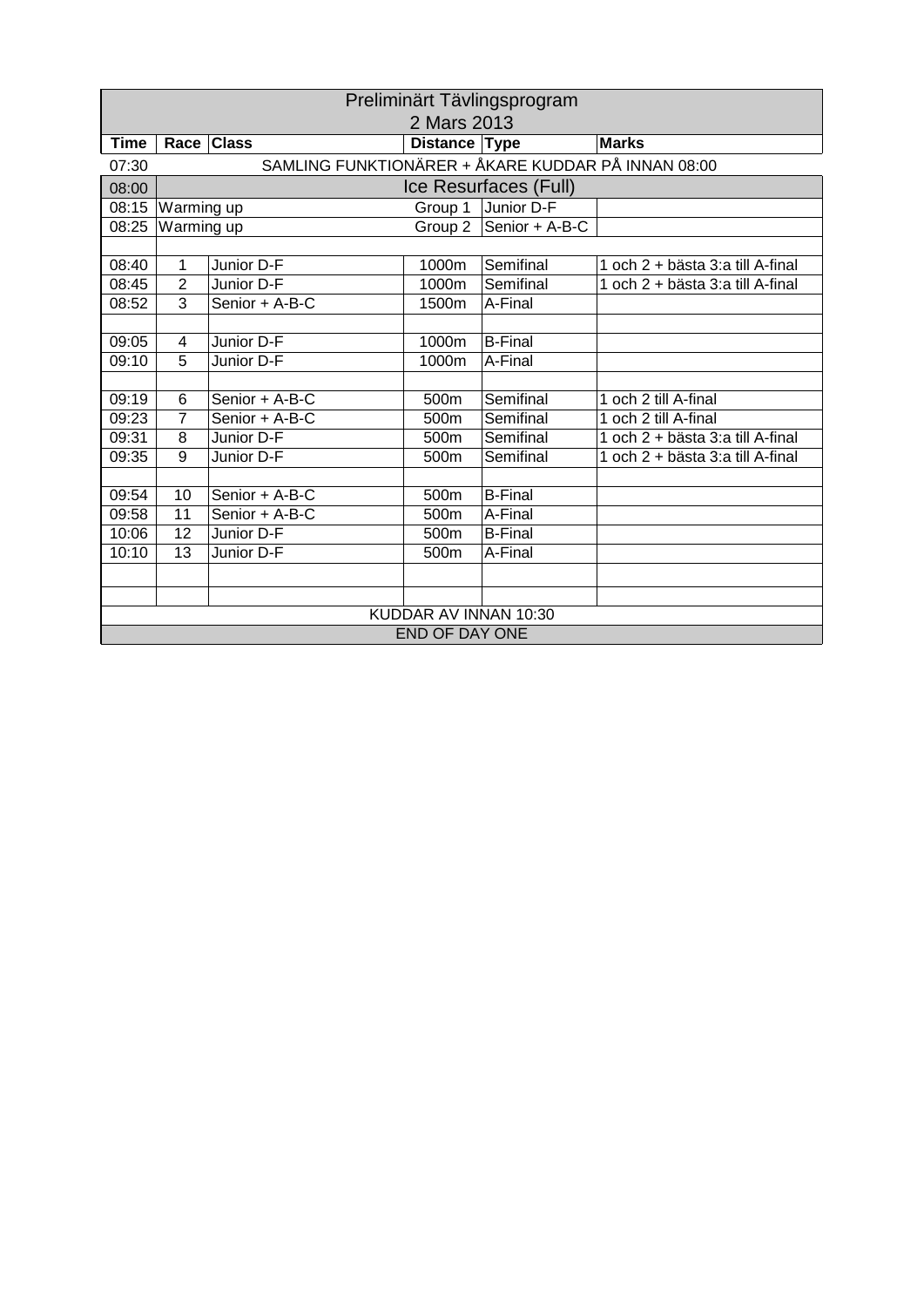#### Preliminärt Tävlingsprogram 03 Mars 2013

| 07:30                 |                       | SAMLING FUNKTIONÄRER + ÅKARE KUDDAR PÅ INNAN 08:00 |                     |                |                                  |  |  |  |  |
|-----------------------|-----------------------|----------------------------------------------------|---------------------|----------------|----------------------------------|--|--|--|--|
| 08:00                 | Ice Resurfaces (Full) |                                                    |                     |                |                                  |  |  |  |  |
| 08:15                 | Warming up            |                                                    | Group 1             | Junior D-F     |                                  |  |  |  |  |
| 08:25                 | Warming up            |                                                    | Group 2             | Senior + A-B-C |                                  |  |  |  |  |
|                       |                       |                                                    |                     |                |                                  |  |  |  |  |
| 08:40                 | 1                     | Junior D-F                                         | 777m                | Semifinal      | 1 och 2 + bästa 3:a till A-final |  |  |  |  |
| 08:44                 | $\overline{2}$        | Junior D-F                                         | 777m                | Semifinal      | 1 och 2 + bästa 3:a till A-final |  |  |  |  |
| 08:48                 | 3                     | Senior + A-B-C                                     | 1000m               | Semifinal      | 1 och 2 + bästa 3:a till A-final |  |  |  |  |
| 08:52                 | 4                     | Senior + A-B-C                                     | 1000m               | Semifinal      | 1 och 2 + bästa 3:a till A-final |  |  |  |  |
|                       |                       |                                                    |                     |                |                                  |  |  |  |  |
| 09:05                 | 5                     | Junior D-F                                         | 777m                | <b>B-Final</b> |                                  |  |  |  |  |
| 09:09                 |                       | Junior D-F                                         | 777m                | A-Final        |                                  |  |  |  |  |
| 09:13                 |                       | Senior + A-B-C                                     | 1000m               | <b>B-Final</b> |                                  |  |  |  |  |
| 09:17                 |                       | Senior + A-B-C                                     | 1000m               | A-Final        |                                  |  |  |  |  |
|                       |                       |                                                    |                     |                |                                  |  |  |  |  |
| 09:35                 |                       | Junior D-F                                         | 1000m               | Superfinal     |                                  |  |  |  |  |
| 09:40                 |                       | Junior A                                           | 1500m               | Superfinal     |                                  |  |  |  |  |
| 09:45                 |                       | Senior                                             | 3000m               | Superfinal     |                                  |  |  |  |  |
|                       |                       |                                                    |                     |                |                                  |  |  |  |  |
| 10:00                 |                       | Junior D-F                                         | 2000m               | <b>Stafett</b> |                                  |  |  |  |  |
| 10:10                 |                       | Senior + A-B-C                                     | 3000m               | <b>Stafett</b> |                                  |  |  |  |  |
|                       |                       |                                                    |                     |                |                                  |  |  |  |  |
| KUDDAR AV INNAN 10:30 |                       |                                                    |                     |                |                                  |  |  |  |  |
| 11:00                 |                       | PRISUTDELNING I OMKLÄDNINGSRUM 7                   |                     |                |                                  |  |  |  |  |
|                       |                       |                                                    | <b>END OF DAY 2</b> |                |                                  |  |  |  |  |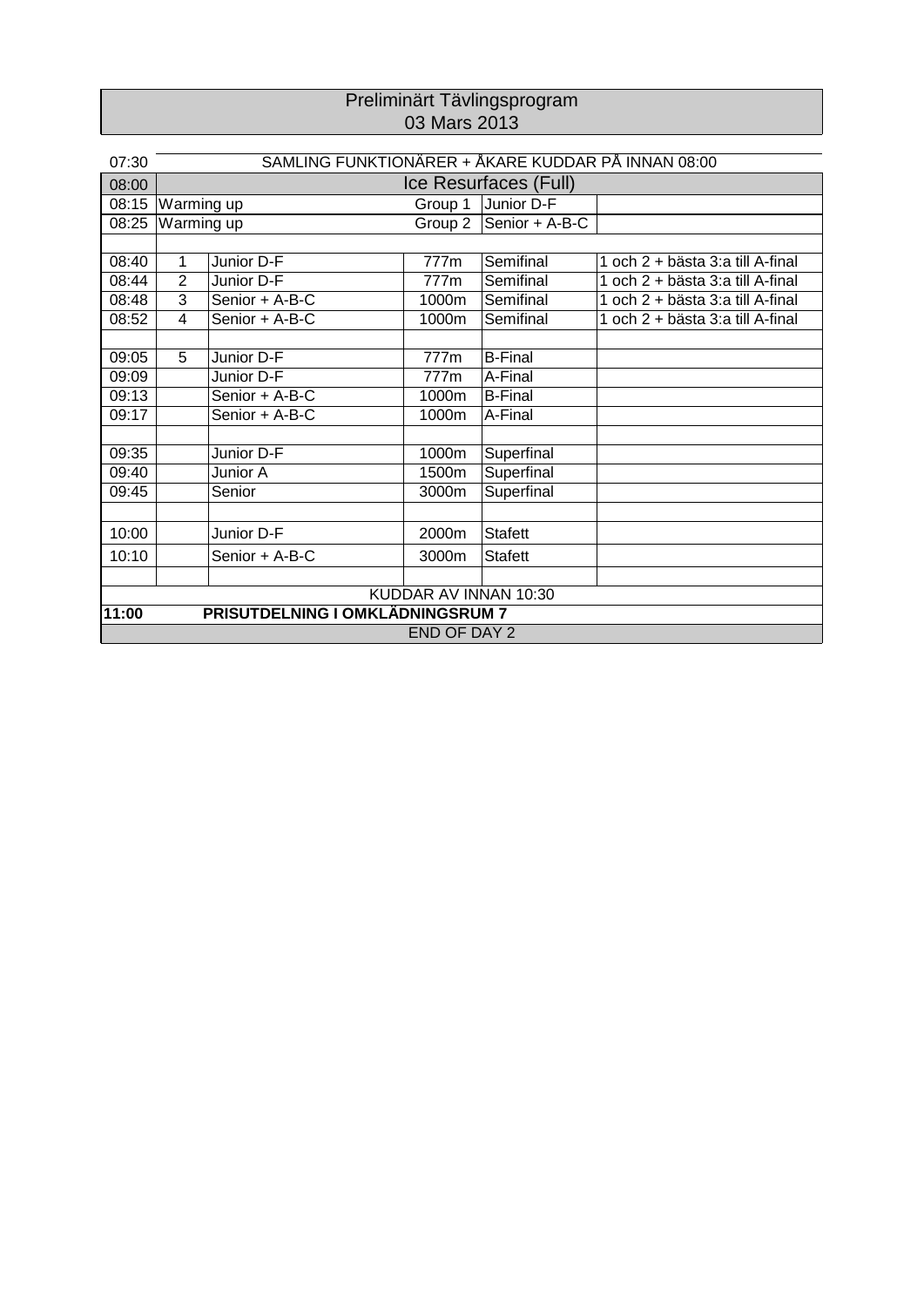| Semifinal Jun D |   |     | 1000m        |            | Manuell |
|-----------------|---|-----|--------------|------------|---------|
| Race nr Plats   |   | Nr  | Namn         | Klubb      | Tid     |
|                 |   | 162 | Hampus Hende | <b>SKS</b> | 1:50,18 |
|                 | າ | 169 | Jakob Ekvall | <b>SKS</b> | 2:03,73 |
|                 | 3 | 165 | Max Pihl     | <b>SKS</b> | 2:21,78 |
|                 | 4 | 167 | Kajsa Staf   | <b>SKS</b> | 2:54.83 |
|                 |   |     |              |            |         |

| Semifinal Jun D |               |     | 1000m                 |            | Manuell      |
|-----------------|---------------|-----|-----------------------|------------|--------------|
| Race nr Plats   |               | Nr  | <b>Namn</b>           | Klubb      | Tid          |
| 2               |               | 161 | Erika Lindgren        |            | SÖIK 1:56,68 |
|                 | $\mathcal{P}$ | 163 | Max Sjöstedt Eriksson |            | THOR 1:56,85 |
|                 | 3             | 164 | Lovisa Nilsson        | <b>SKS</b> | 2:05,39      |
|                 | 4             | 166 | <b>Fanny Hende</b>    | <b>SKS</b> | 2:41,42      |
|                 | 5             | 168 | Uulia Duljic Svensson | <b>SKS</b> | 2:57,22      |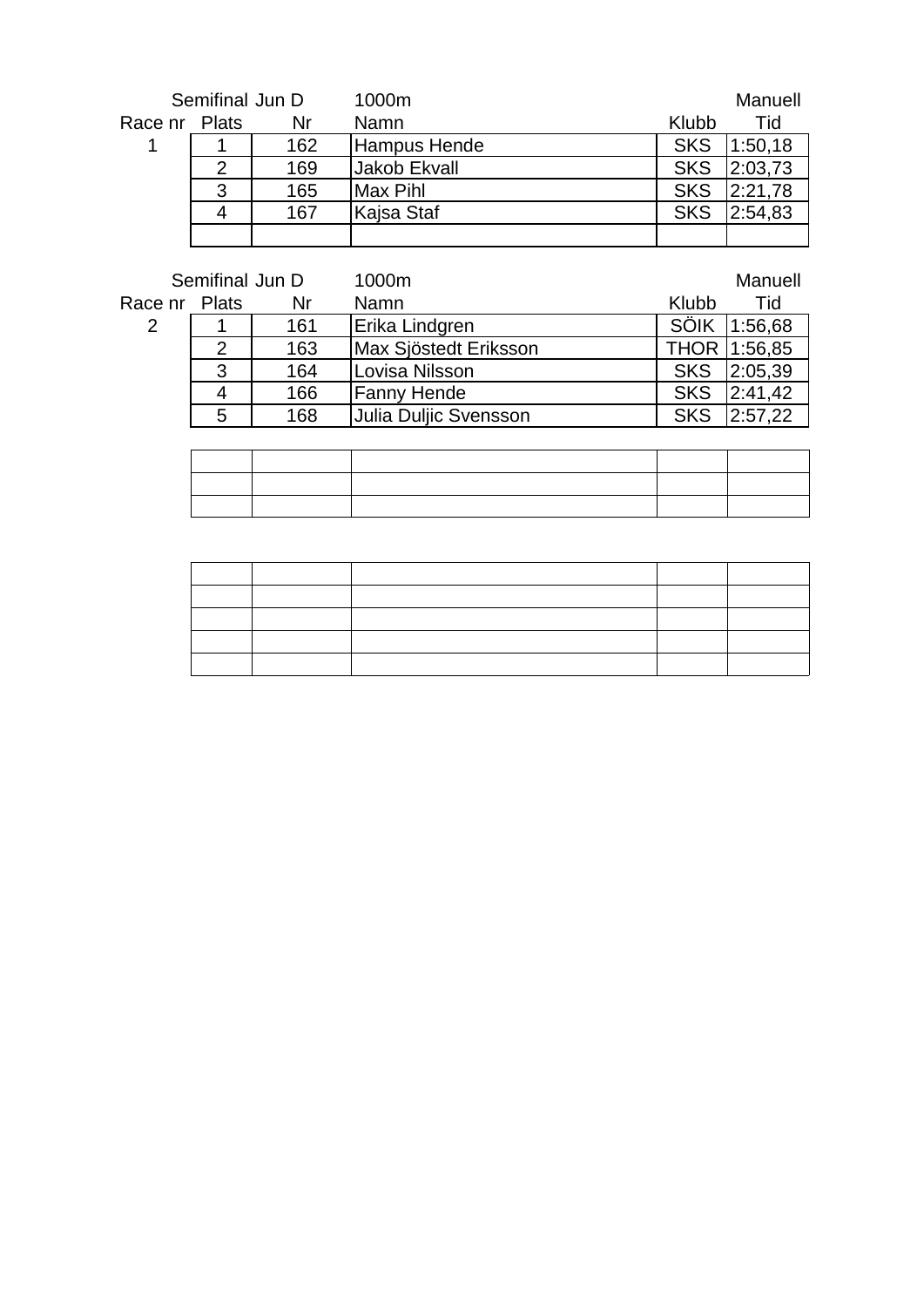### Race nr Final Sen-Jun C 1500m A-Final Manuell Manuell

|   | ווסווו וווכט |     | <b>UCITUATI U TUUUTI AT IIIAI</b> |            | <u>iviariucii</u> |
|---|--------------|-----|-----------------------------------|------------|-------------------|
| 3 | <b>Plats</b> | Nr  | Namn:                             | Klubb      | Tid               |
|   |              | 182 | Jacob Jansson                     | <b>SKS</b> | 2:35,78           |
|   | 2            | 184 | <b>Fabrice Suh</b>                | <b>SKS</b> | 2:35,95           |
|   | 3            | 181 | Alexander Dyk Strömberg           | <b>SKS</b> | 2:38,48           |
|   |              | 183 | Ranya Ezzi                        | <b>SKS</b> | 2:40,26           |
|   | 5            | 180 | Mikael Messing                    | <b>SKS</b> | 2:42,10           |
|   | 6            | 185 | Daniel Jacobsson                  | <b>SKS</b> | 2:48,16           |
|   |              |     |                                   |            |                   |
|   |              |     |                                   |            |                   |

| B       | Final          | Jun D | 1000m                 |             | Manuell |
|---------|----------------|-------|-----------------------|-------------|---------|
| Race nr | <b>Plats</b>   | Nr    | Namn:                 | Klubb       | Tid     |
| 4       |                | 165   | <b>Max Pihl</b>       | <b>SKS</b>  | 2:23,28 |
|         | 2              | 166   | <b>Fanny Hende</b>    | <b>SKS</b>  | 2:50,56 |
|         | 3              | 167   | Kajsa Staf            | <b>SKS</b>  | 3:04,01 |
|         | 4              | 168   | Julia Duljic Svensson | <b>SKS</b>  | 3:18,54 |
|         |                |       |                       |             |         |
| A       | Final          | Jun D | 1000m                 |             | Manuell |
| Race nr | <b>Plats</b>   | Nr    | Namn:                 | Klubb       | Tid     |
| 5       |                | 162   | <b>Hampus Hende</b>   | <b>SKS</b>  | 1:52,19 |
|         | $\overline{2}$ | 161   | Erika Lindgren        | <b>SÖIK</b> | 1:53,84 |
|         | 3              | 163   | Max Sjöstedt Eriksson | <b>THOR</b> | 1:54,60 |
|         | 4              | 169   | <b>Jakob Ekvall</b>   | <b>SKS</b>  | 2:03,25 |
|         | 5              | 164   | Lovisa Nilsson        | <b>SKS</b>  | 2:18,87 |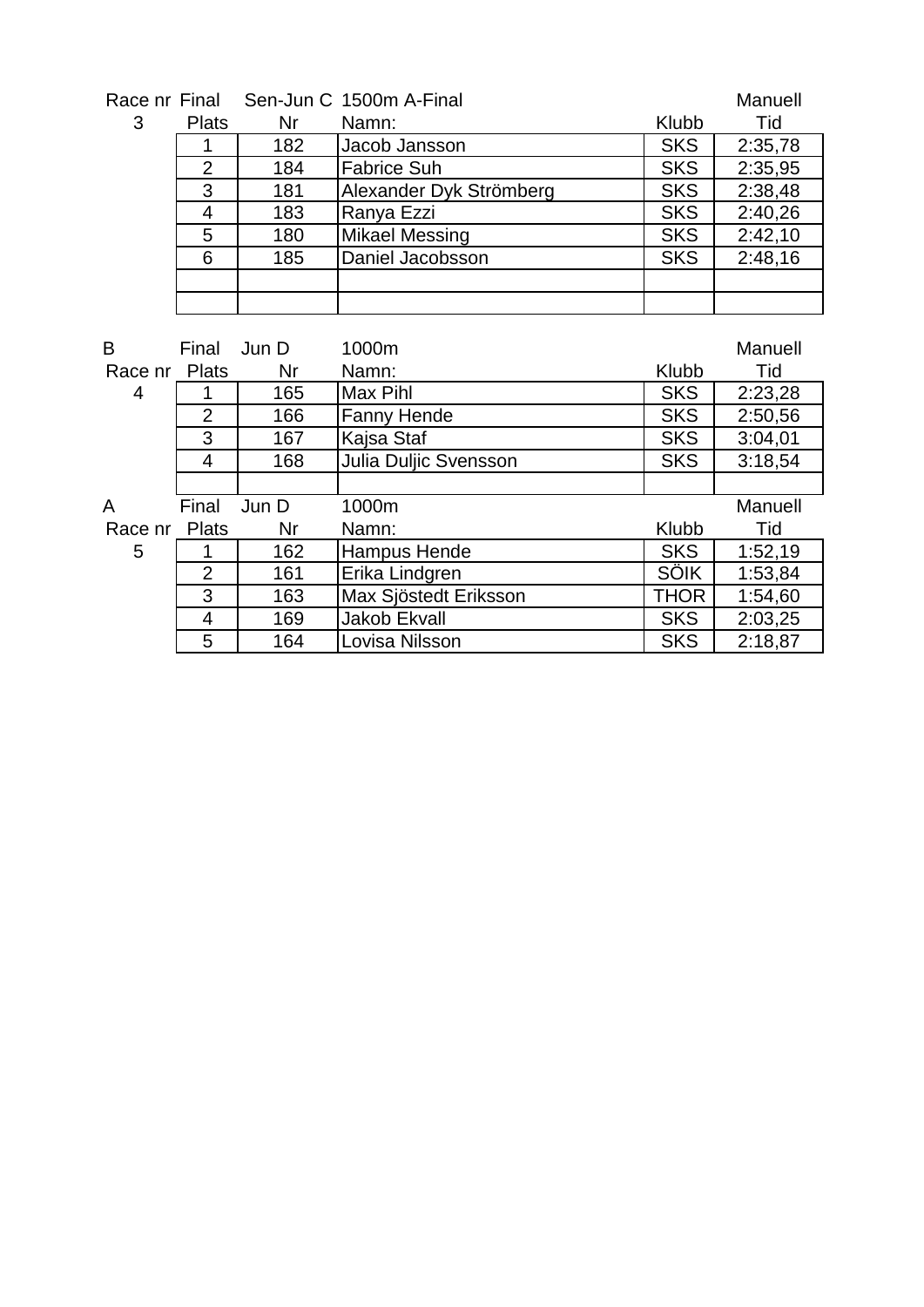| Semifinal     |   | Sen - Jun C 500m |                       |            | Manuell |
|---------------|---|------------------|-----------------------|------------|---------|
| Race nr Plats |   | Nr               | <b>Namn</b>           | Klubb      | Tid     |
| 6             |   | 182              | Jacob Jansson         | <b>SKS</b> | 47,47   |
|               | 2 | 180              | <b>Mikael Messing</b> | <b>SKS</b> | 48,14   |
|               | 3 | 183              | Ranya Ezzi            | <b>SKS</b> | 48,34   |
|               |   |                  |                       |            |         |
|               |   |                  |                       |            |         |

| Semifinal     |   | Sen - Jun C 500m |                         |            | Manuell |
|---------------|---|------------------|-------------------------|------------|---------|
| Race nr Plats |   | Nr               | Namn                    | Klubb      | Tid     |
|               |   | 184              | <b>Fabrice Suh</b>      | <b>SKS</b> | 48,76   |
|               |   | 181              | Alexander Dyk Strömberg | <b>SKS</b> | 49,02   |
|               | 3 | 185              | Daniel Jacobsson        | <b>SKS</b> | 50,53   |
|               |   |                  |                         |            |         |
|               |   |                  |                         |            |         |

| Semifinal     |   | Jun D-E | 500m                  |            | Manuell |
|---------------|---|---------|-----------------------|------------|---------|
| Race nr Plats |   | Nr      | Namn                  | Klubb      | Tid     |
| 8             |   | 162     | Hampus Hende          | <b>SKS</b> | 53,87   |
|               | 2 | 169     | Jakob Ekvall          | <b>SKS</b> | 1:04,00 |
|               | 3 | 164     | Lovisa Nilsson        | <b>SKS</b> | 1:11,31 |
|               |   | 168     | Julia Duljic Svensson | <b>SKS</b> | 1:22,45 |
|               | 5 | 167     | Kajsa Staf            | <b>SKS</b> | 1:29,09 |
|               |   |         |                       |            |         |
| Semifinal     |   | Jun D-E | 500 <sub>m</sub>      |            | Manuell |

| Race nr Plats |   | Nr  | <b>Namn</b>           | Klubb            | Tid     |
|---------------|---|-----|-----------------------|------------------|---------|
| 9             |   | 161 | Erika Lindgren        | <b>SÖIK</b>      | 55,57   |
|               |   | 165 | Max Pihl              | <b>SKS</b>       | 1:10,18 |
|               | 3 | 166 | <b>Fanny Hende</b>    | <b>SKS</b>       | 1:17,95 |
|               |   | 163 | Max Sjöstedt Eriksson | <b>THOR IDNF</b> |         |
|               |   |     |                       |                  |         |
|               |   |     |                       |                  |         |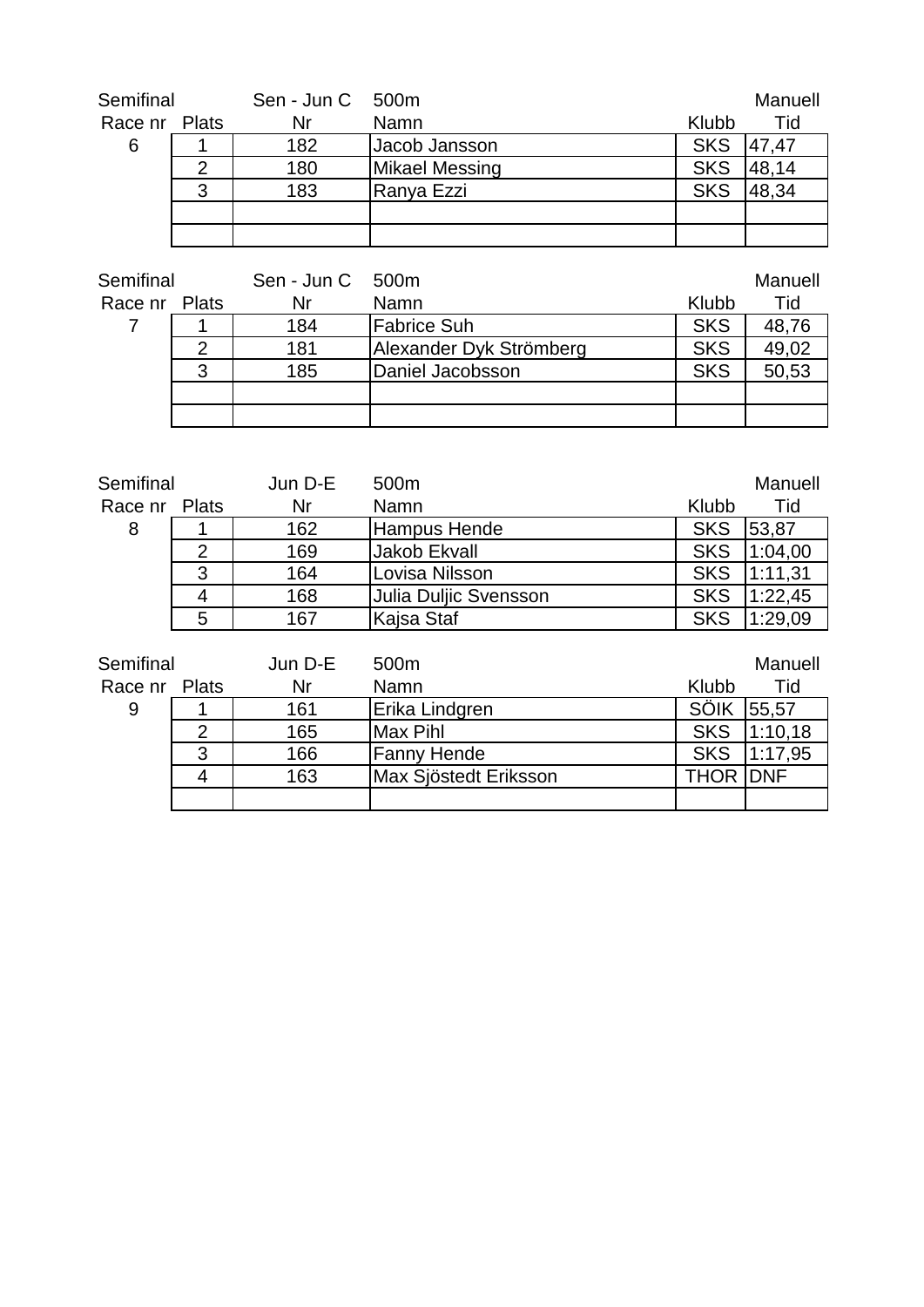|               | <b>B</b> Final                 | Sen - Jun C 500m                                                  |                  |            | Manuell |
|---------------|--------------------------------|-------------------------------------------------------------------|------------------|------------|---------|
| Race nr Plats |                                | Nr                                                                | Namn             | Klubb      | Tid     |
| 12            |                                | 183                                                               | Ranya Ezzi       | <b>SKS</b> | 48,98   |
|               | 2                              | 185                                                               | Daniel Jacobsson | <b>SKS</b> | 51,98   |
|               |                                |                                                                   |                  |            |         |
|               |                                |                                                                   |                  |            |         |
|               |                                |                                                                   |                  |            |         |
|               |                                |                                                                   |                  |            |         |
|               | $\Lambda$ $\Gamma$ : $\Lambda$ | $\sum_{n=1}^{\infty}$ $\sum_{n=1}^{\infty}$ $\sum_{n=1}^{\infty}$ |                  |            | $M = 1$ |

|               | A Final | Sen - Jun C | 500m                    |            | Manuell |
|---------------|---------|-------------|-------------------------|------------|---------|
| Race nr Plats |         | Nr          | Namn                    | Klubb      | Tid     |
| 13            |         | 182         | Jacob Jansson           | <b>SKS</b> | 46,02   |
|               | 2       | 184         | <b>Fabrice Suh</b>      | <b>SKS</b> | 46,45   |
|               | 3       | 181         | Alexander Dyk Strömberg | <b>SKS</b> | 47,99   |
|               | 4       | 180         | <b>Mikael Messing</b>   | <b>SKS</b> | 48,96   |
|               |         |             |                         |            |         |

|               | <b>B</b> Final | Jun D-E | 500 <sub>m</sub>      |            | Manuell |
|---------------|----------------|---------|-----------------------|------------|---------|
| Race nr Plats |                | Nr      | Namn                  | Klubb      | Tid     |
| 10            |                | 166     | <b>Fanny Hende</b>    | <b>SKS</b> | 1:16,48 |
|               | 2              | 168     | Julia Duljic Svensson | <b>SKS</b> | 1:20,59 |
|               | 3              | 167     | Kajsa Staf            | <b>SKS</b> | 1:26,66 |
|               |                |         |                       |            |         |
|               |                |         |                       |            |         |
|               |                |         |                       |            |         |

|         | A Final | Jun D-E | 500m           |            | Manuell |
|---------|---------|---------|----------------|------------|---------|
| Race nr | Plats   | Nr      | Namn           | Klubb      | Tid     |
| 11      |         | 161     | Erika Lindgren | SÖIK       | 52,94   |
|         | 2       | 162     | Hampus Hende   | <b>SKS</b> | 53,52   |
|         | 3       | 169     | Jakob Ekvall   | <b>SKS</b> | 1:03,15 |
|         | 4       | 164     | Lovisa Nilsson | <b>SKS</b> | 1:08,13 |
|         | 5       | 165     | Max Pihl       | <b>SKS</b> | 1:08,34 |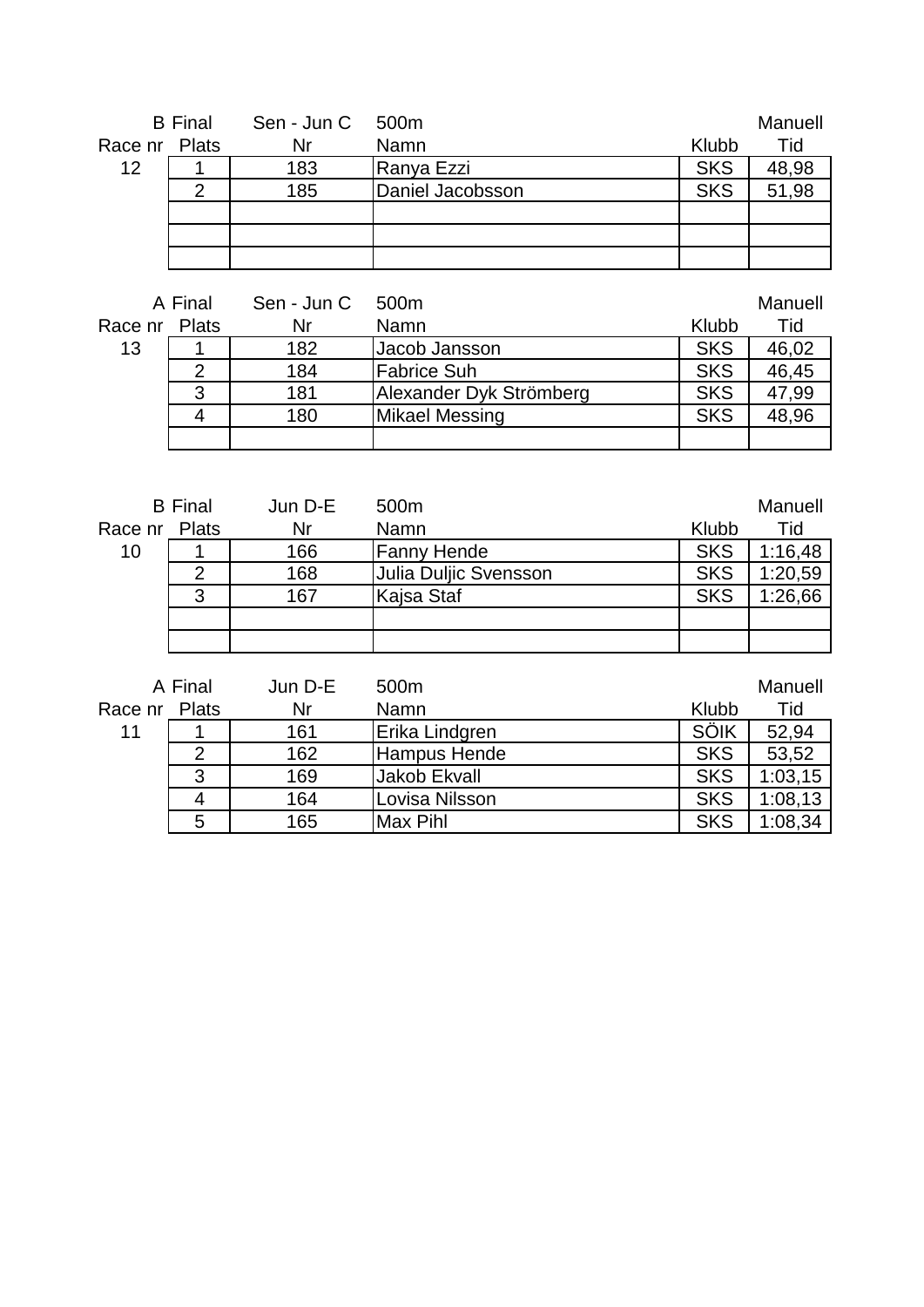| Semifinal     |   | Jun D-E | 777m                  |            |          |
|---------------|---|---------|-----------------------|------------|----------|
| Race nr Plats |   | Nr      | Namn                  | Klubb      | Tid      |
| 13            |   | 162     | Hampus Hende          | <b>SKS</b> | 1:28,598 |
|               | 2 | 169     | Jakob Ekvall          | <b>SKS</b> | 1:53,670 |
|               | 3 | 168     | Julia Duljic Svensson | <b>SKS</b> | 2:15,559 |
|               | 4 | 167     | Kajsa Staf            | <b>SKS</b> | 2:15,919 |
|               |   |         |                       |            |          |

| Semifinal     |   | Jun D-E | 777m               |            |               |
|---------------|---|---------|--------------------|------------|---------------|
| Race nr Plats |   | Nr      | Namn               | Klubb      | Tid           |
| 14            |   | 161     | Erika Lindgren     |            | SÖIK 1:32,814 |
|               | 2 | 164     | Lovisa Nilsson     | <b>SKS</b> | 1:51,544      |
|               | 3 | 165     | Max Pihl           | <b>SKS</b> | 1:53,142      |
|               | 4 | 166     | <b>Fanny Hende</b> | <b>SKS</b> | 2:05,849      |
|               |   |         |                    |            |               |

| Semifinal     |   | Sen - Jun C 1000m |                  |            |          |
|---------------|---|-------------------|------------------|------------|----------|
| Race nr Plats |   | Nr                | Namn             | Klubb      | Tid      |
| 15            |   | 182               | Jacob Jansson    | <b>SKS</b> | 1:51,895 |
|               | 2 | 183               | Ranya Ezzi       | <b>SKS</b> | 1:52,210 |
|               | 3 | 185               | Daniel Jacobsson | <b>SKS</b> | 1:53,988 |
|               |   |                   |                  |            |          |
|               |   |                   |                  |            |          |

| n C |  | 1000m |  |
|-----|--|-------|--|
|     |  |       |  |

| Semifinal     |   | Sen - Jun C | 1000m                   |            |            |
|---------------|---|-------------|-------------------------|------------|------------|
| Race nr Plats |   | Nr          | <b>Namn</b>             | Klubb      | Tid        |
| 16            |   | 184         | <b>Fabrice Suh</b>      | <b>SKS</b> | 1:54,398   |
|               | 2 | 181         | Alexander Dyk Strömberg | <b>SKS</b> | 1:55,741   |
|               | 3 | 180         | Mikael Messing          | <b>SKS</b> | <b>DNS</b> |
|               |   |             |                         |            |            |
|               |   |             |                         |            |            |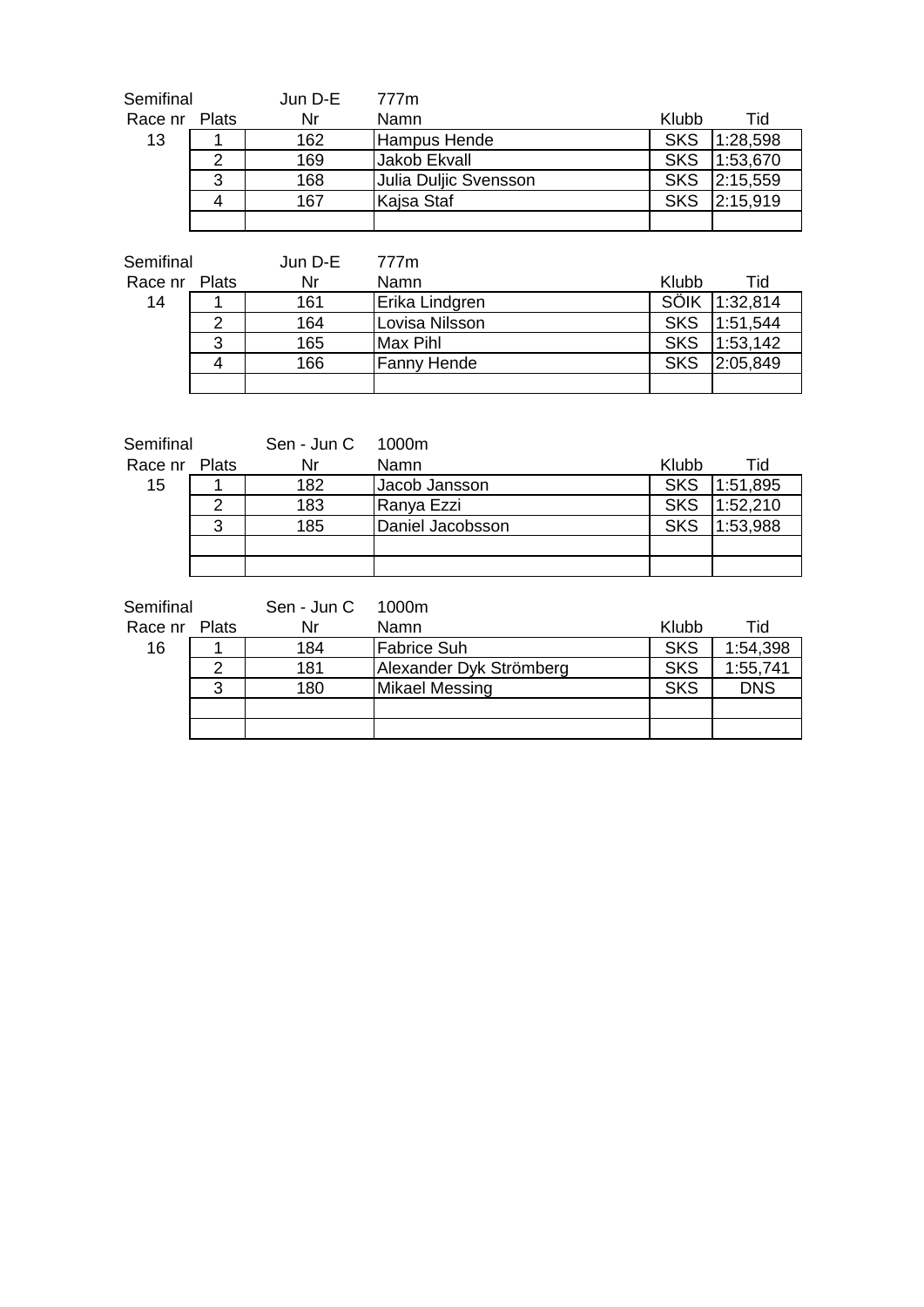|               | <b>B</b> Final | Jun D | 777m                  |            |          |
|---------------|----------------|-------|-----------------------|------------|----------|
| Race nr Plats |                | Nr    | Namn                  | Klubb      | Tid      |
| 17            |                | 166   | <b>Fanny Hende</b>    | <b>SKS</b> | 1:58,977 |
|               | 2              | 168   | Julia Duljic Svensson | <b>SKS</b> | 2:09,386 |
|               | 3              | 167   | Kajsa Staf            | <b>SKS</b> | 2:11,943 |
|               |                |       |                       |            |          |
|               |                |       |                       |            |          |

|         | A Final      | Jun E | 777m                |            |          |
|---------|--------------|-------|---------------------|------------|----------|
| Race nr | <b>Plats</b> | Nr    | Namn                | Klubb      | Tid      |
| 18      |              | 161   | Erika Lindgren      | SÖIK       | 1:26,500 |
|         | 2            | 162   | Hampus Hende        | <b>SKS</b> | 1:26,566 |
|         | 3            | 169   | <b>Jakob Ekvall</b> | <b>SKS</b> | 1:37,952 |
|         |              | 164   | Lovisa Nilsson      | <b>SKS</b> | 1:43,078 |
|         | 5            | 165   | Max Pihl            | <b>SKS</b> | 1:43,134 |

| Race nr Plats | B Final Sen - Jun C 1000m<br><b>Nr</b> | Namn | Klubb | Tid |
|---------------|----------------------------------------|------|-------|-----|
| 19            |                                        |      |       |     |
|               |                                        |      |       |     |
|               |                                        |      |       |     |
|               |                                        |      |       |     |
|               |                                        |      |       |     |

A Final Sen - Jun C 1000m

Race nr Plats Nr Namn Namn Klubb Tid 20 1 | 182 | Jacob Jansson | SKS | 1:40,374 2 184 Fabrice Suh SKS 1:40,548<br>3 181 Alexander Dyk Strömberg SKS 1:42,350 3 181 Alexander Dyk Strömberg SKS 1:42,350<br>4 183 Ranya Ezzi SKS 1:44,090 4 183 Ranya Ezzi<br>5 185 Daniel Jacob 185 | Daniel Jacobsson | SKS | 1:47,354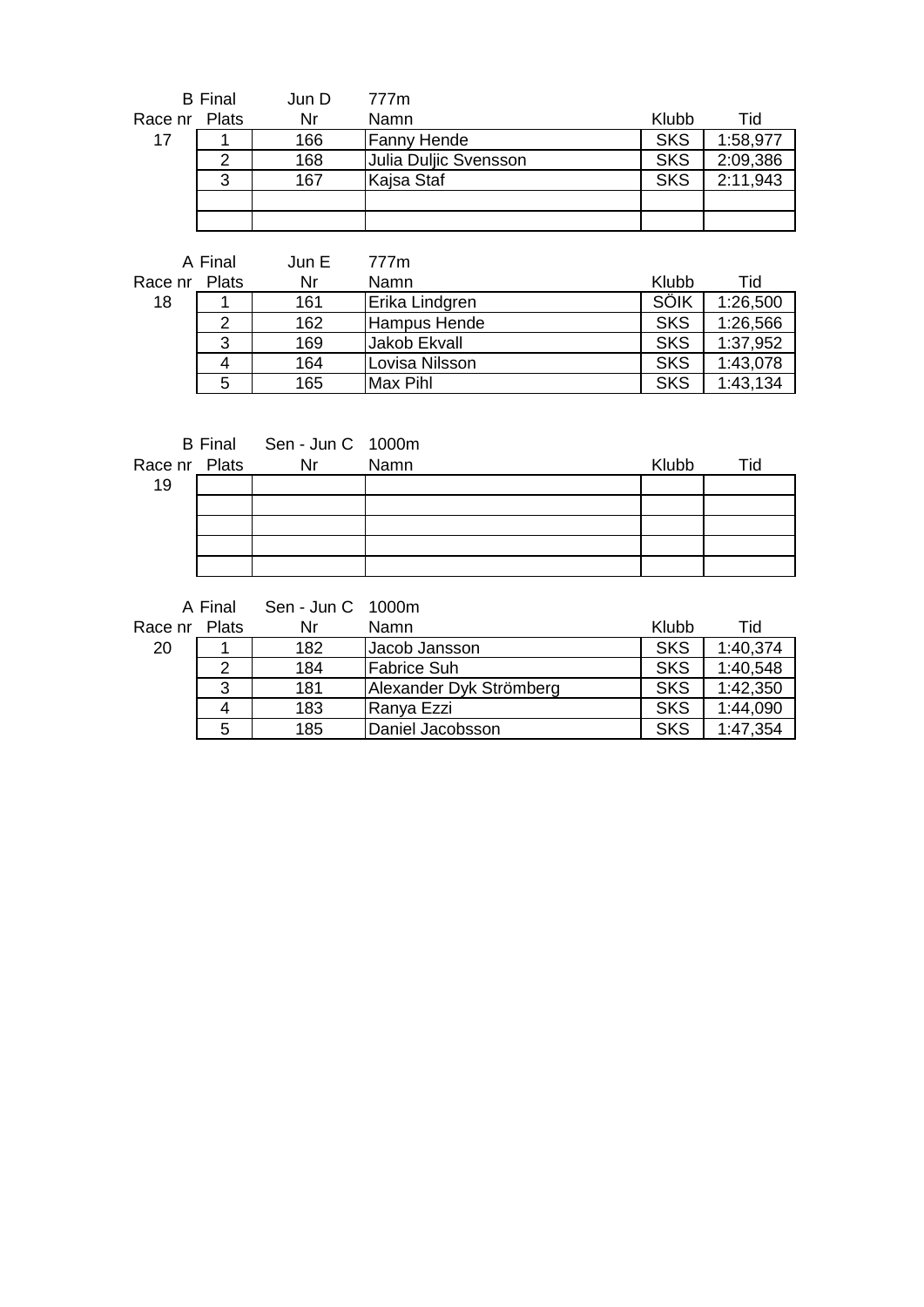| Super- Final  |            | Jun D | 1000m                 |             |            |
|---------------|------------|-------|-----------------------|-------------|------------|
| Race nr Plats |            | Nr    | Namn                  | Klubb       | Tid        |
| 21            |            | 162   | <b>Hampus Hende</b>   | <b>SKS</b>  | 1:56,300   |
|               | 2          | 161   | Erika Lindgren        | <b>SÖIK</b> | 1:56,590   |
|               | 3          | 164   | Lovisa Nilsson        | <b>SKS</b>  | 2:17,527   |
|               | 4          | 165   | Max Pihl              | <b>SKS</b>  | 2:18,224   |
|               | 5          | 166   | <b>Fanny Hende</b>    | <b>SKS</b>  | 2:42,439   |
|               | 6          | 168   | Julia Duljic Svensson | <b>SKS</b>  | 253,645    |
|               | <b>DNF</b> | 169   | Jakob Ekvall          | <b>SKS</b>  | <b>DNF</b> |
|               | <b>DNF</b> | 167   | Kajsa Staf            | <b>SKS</b>  | <b>DNF</b> |
|               |            |       |                       |             |            |
|               |            |       |                       |             |            |

|               |   | Super- Final Jun B 1500m |                  |            |          |
|---------------|---|--------------------------|------------------|------------|----------|
| Race nr Plats |   | - Nr                     | Namn             | Klubb      | Tid      |
| 22            |   | 182                      | Jacob Jansson    | <b>SKS</b> | 2:40,674 |
|               | 2 | 184                      | Fabrice Suh      | <b>SKS</b> | 2:48,766 |
|               | 3 | 185                      | Daniel Jacobsson | <b>SKS</b> | 2:48,968 |
|               |   |                          |                  |            |          |
|               |   |                          |                  |            |          |
|               |   |                          |                  |            |          |
|               |   |                          |                  |            |          |
|               |   |                          |                  |            |          |

Super- Final Sen 3000m<br>Race pr Plats Nr Namn

| Race nr Plats |   | Nr  | Namn                      | Klubb      | Tid      |
|---------------|---|-----|---------------------------|------------|----------|
| 23            |   | 183 | Ranya Ezzi                | <b>SKS</b> | 5:45,676 |
|               | ົ | 181 | Alexander Dyk Strömberg   | <b>SKS</b> | 5:51,187 |
|               |   |     | (Spurtvary 18v Alex 5 AP) |            |          |
|               |   |     |                           |            |          |
|               |   |     |                           |            |          |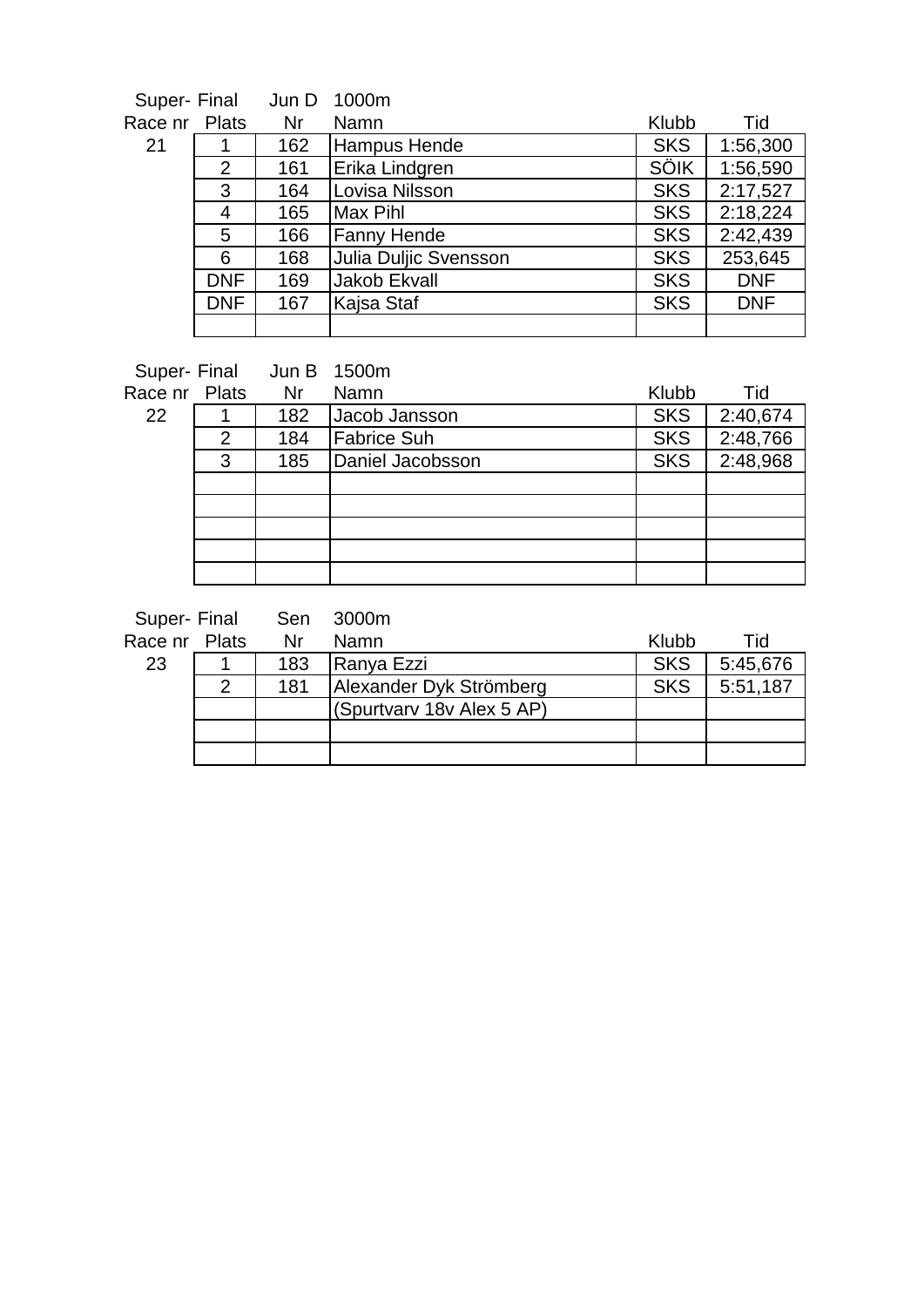| Stafett | Jun D |     | 2000m            |
|---------|-------|-----|------------------|
| Race nr | Plats | Nr  |                  |
| 24      |       | 161 | <b>IErika Li</b> |
|         |       |     |                  |

| ce nr | Plats         | Nr  | Lag 2                 | Klubb      | Tid      |
|-------|---------------|-----|-----------------------|------------|----------|
| 24    |               | 161 | Erika Lindgren        | SÖIK       | 3:54,357 |
|       |               | 162 | Hampus Hende          | <b>SKS</b> |          |
|       |               | 169 | Jakob Ekvall          | <b>SKS</b> |          |
|       |               | 165 | Max Pihl              | <b>SKS</b> |          |
|       |               |     |                       |            |          |
|       | Plats         | Nr  | Lag 1                 | Klubb      | Tid      |
|       | $\mathcal{P}$ | 166 | Fanny Hende           | <b>SKS</b> | 5:00,218 |
|       |               | 168 | Julia Duljic Svensson | <b>SKS</b> |          |
|       |               | 167 | Kajsa Staf            | <b>SKS</b> |          |
|       |               | 164 | Lovisa Nilsson        | <b>SKS</b> |          |
|       |               |     |                       |            |          |

| Stafett | <b>SEN</b> |     | 3000m                   |            |          |       |         | Varvtider |       |       |
|---------|------------|-----|-------------------------|------------|----------|-------|---------|-----------|-------|-------|
| Race nr | Plats      | Nr  | Namn                    | Klubb      | Tid      |       |         |           |       | 5     |
| 25      |            | 184 | Fabrice Suh             | <b>SKS</b> | 4:42.033 | 12.2  | 14.70   | 19,93     | 14.99 | 14,68 |
|         |            | 182 | Jacob Jansson           | <b>SKS</b> |          | 14.7  | 14.61   | 15.15     | 14,61 | 19,91 |
|         |            | 185 | Daniel Jacobsson        | <b>SKS</b> |          | 15.67 | 16.36/F | 16.17     | 16,47 |       |
|         |            | 181 | Alexander Dyk Strömberg | <b>SKS</b> |          | 14.88 | 15.38   | 15,3      | 15,91 |       |
|         |            |     |                         |            |          |       |         |           |       |       |
|         |            |     |                         |            |          |       |         |           |       |       |